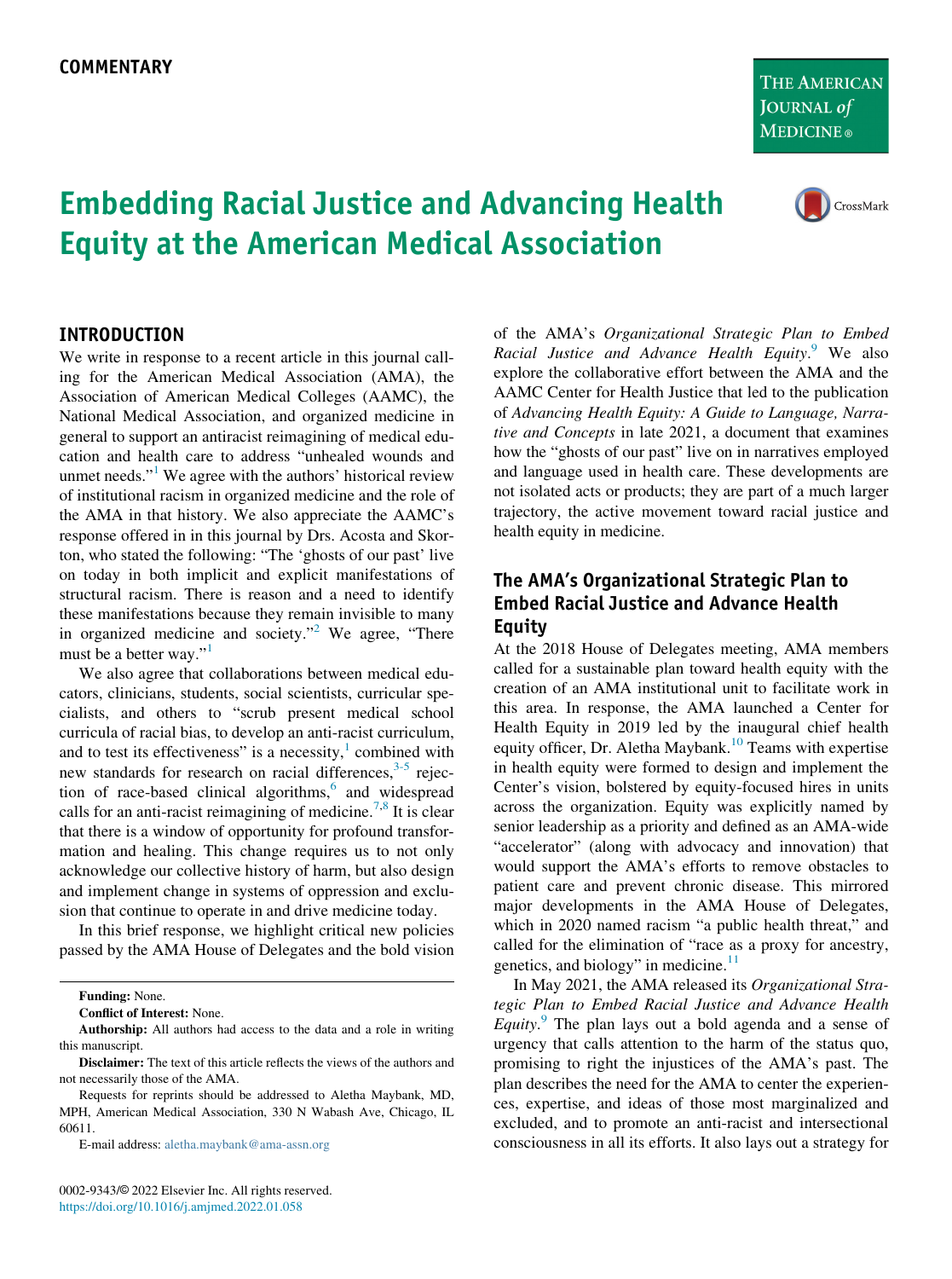<span id="page-1-0"></span>

| Approach                                                                                                       | Description                                                                                                                                                                                                                                                                                                                                                                                              |
|----------------------------------------------------------------------------------------------------------------|----------------------------------------------------------------------------------------------------------------------------------------------------------------------------------------------------------------------------------------------------------------------------------------------------------------------------------------------------------------------------------------------------------|
| Embed racial and social jus-<br>tice throughout AMA enter-                                                     | · Build the AMA's capacity to understand and operationalize anti-racism equity strategies via<br>training and tool development                                                                                                                                                                                                                                                                           |
| prise culture, systems,<br>policies, and practices                                                             | • Ensure equitable structures, processes, and accountability in the AMA's workforce, contracts<br>and budgeting, communications, and publishing                                                                                                                                                                                                                                                          |
|                                                                                                                | • Integrate a trauma-informed lens and approaches                                                                                                                                                                                                                                                                                                                                                        |
|                                                                                                                | • Assess organizational change (culture, policy, and process) over time                                                                                                                                                                                                                                                                                                                                  |
| Build alliances and share<br>power with historically mar-<br>ginalized and minoritized<br>physicians and other | . Develop structures and processes to consistently center the experiences and ideas of histori-<br>cally marginalized (women, LGBTQ+, people with disabilities, and international medical gradu-<br>ates) and minoritized (Black, indigenous, Latinx, Asian, and other people of color) physicians<br>• Establish a coalition of multidisciplinary, multisectoral equity experts in health care and pub- |
| stakeholders                                                                                                   | lic health to collectively advocate for justice in health                                                                                                                                                                                                                                                                                                                                                |
| Ensure equitable structures<br>and opportunities in<br>innovation                                              | . Embed racial justice and health equity within existing AMA health care innovation efforts<br>• Equip the health care innovation sector to advance equity and justice                                                                                                                                                                                                                                   |
|                                                                                                                | • Center, integrate, and amplify historically marginalized and minoritized health care investors<br>and innovators                                                                                                                                                                                                                                                                                       |
|                                                                                                                | • Engage in cross-sector collaboration and advocacy efforts                                                                                                                                                                                                                                                                                                                                              |
| Push upstream to address all<br>determinants of health and                                                     | • Strengthen physician knowledge of public health and structural/social drivers of health and<br>inequities                                                                                                                                                                                                                                                                                              |
| the root causes of<br>inequities                                                                               | • Empower physicians and health systems to dismantle structural racism and intersecting sys-<br>tems of oppression                                                                                                                                                                                                                                                                                       |
|                                                                                                                | • Equip physicians and health systems to improve services, technology, partnerships, and pay-<br>ment models that advance public health and health equity                                                                                                                                                                                                                                                |
| Foster pathways for truth,<br>racial healing, reconcilia-                                                      | • Amplify and integrate often "invisible-ized" narratives of historically marginalized physicians<br>and patients in all that AMA does                                                                                                                                                                                                                                                                   |
| tion, and transformation<br>from AMA's past                                                                    | . Quantify the effects of AMA policy and process decisions that excluded, discriminated, and<br>harmed                                                                                                                                                                                                                                                                                                   |
|                                                                                                                | • Repair and cultivate a healing journey for those harms                                                                                                                                                                                                                                                                                                                                                 |

Table 1 Summary of the AMA's Organizational Strategic Plan to Embed Racial Justice and Advance Health Equity (2021-2023)

Source: The AMA's Organizational Strategic Plan to Embed Racial Justice and Advance Health Equity.

countering "malignant/dominant" narratives pervasive in health and calls out the need to embrace public health frameworks of health, acknowledging the structural and social causes of health inequities. The plan is rooted in 5 strategic approaches, described in [Table 1](#page-1-0).

The strategic plan's goal is that the AMA will become an anti-racist, diverse, and multicultural organization that advances health equity across the country. The plan is an organization-wide plan, and not solely the work of the AMA Center for Health Equity. The plan identifies responsibilities for all AMA stakeholders and the need to "excavate and re-examine"<sup>[9](#page-2-6)</sup> the past, with a commitment to uncovering and addressing the harm done to marginalized groups. The plan also recognizes that the harm caused by the AMA is not just in the past, and that it persists to date: "We are working extensively to name and reconcile present day harms caused by AMA policies and actions."<sup>[9](#page-2-6)</sup> Although not exhaustive, the discussion opens a vitally needed reconciliatory process, and it cautiously recognizes the AMA's steps to advance equity in the 1995-2020 period as necessary but not sufficient. Building on the Strategic Plan, the AMA House of Delegates passed a resolution in 2021 to "establish a task force to guide organizational transformation within and beyond the AMA toward restorative

justice to promote truth, reconciliation, and healing in medicine and medical education."[12](#page-2-9)

## Words and Actions: Naming and Challenging Harmful Narratives

The AMA and the AAMC Center for Health Justice published Advancing Health Equity: A Guide to Language, Narrative and Concepts in October  $2021$ .<sup>13</sup> Launching the guide, AMA President Dr. Gerald Harmon acknowledged the harmful effects of dominant narratives and recognized the importance of language in creating an environment of change.<sup>14</sup> It is one of the tools supported by the AMA to help render visible that which is otherwise hidden; in this case, narratives that sustain race and class oppression and shape harmful assumptions and stereotypes present in our language. The Guide opens space for exploration of core equity concepts in medical education and practice and, as such, serves to support the AAMC's efforts to develop new competencies in diversity, equity, and inclusion. The terms explored in the Guide are not commonly present in medical literature and include ableism, anti-racism, cissexism, colorblind racism, cultural safety, exploitation, intersectionality,